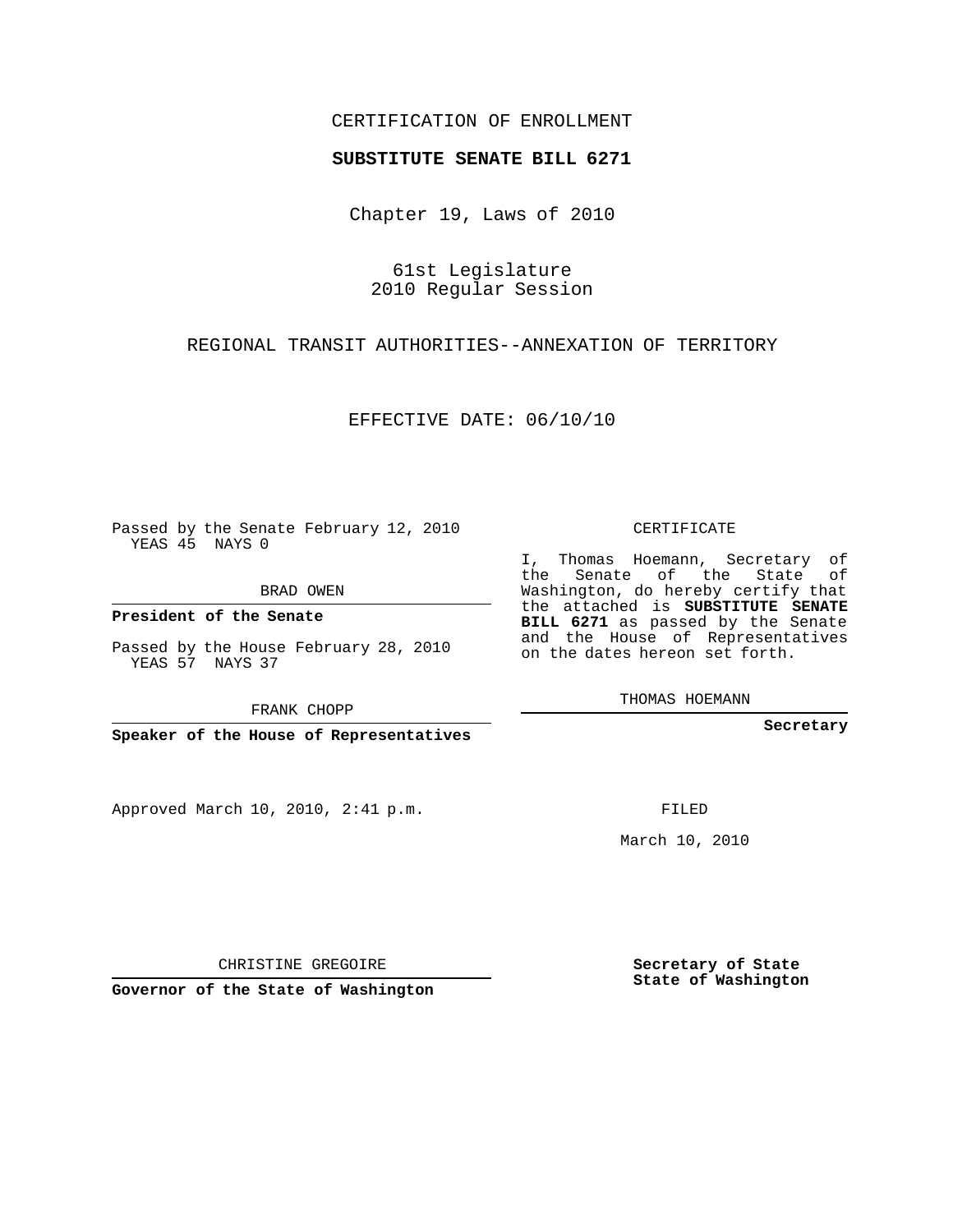## **SUBSTITUTE SENATE BILL 6271** \_\_\_\_\_\_\_\_\_\_\_\_\_\_\_\_\_\_\_\_\_\_\_\_\_\_\_\_\_\_\_\_\_\_\_\_\_\_\_\_\_\_\_\_\_

\_\_\_\_\_\_\_\_\_\_\_\_\_\_\_\_\_\_\_\_\_\_\_\_\_\_\_\_\_\_\_\_\_\_\_\_\_\_\_\_\_\_\_\_\_

Passed Legislature - 2010 Regular Session

## **State of Washington 61st Legislature 2010 Regular Session**

**By** Senate Transportation (originally sponsored by Senators Murray and Haugen)

READ FIRST TIME 01/20/10.

 AN ACT Relating to annexations by cities and code cities located within the boundaries of a regional transit authority; amending RCW 81.112.050; adding a new section to chapter 35.13 RCW; and adding a new section to chapter 35A.14 RCW.

BE IT ENACTED BY THE LEGISLATURE OF THE STATE OF WASHINGTON:

 NEW SECTION. **Sec. 1.** A new section is added to chapter 35.13 RCW to read as follows:

 When territory is annexed under this chapter to a city located within the boundaries of a regional transit authority, the territory is simultaneously included within the boundaries of the authority and subject from the effective date of the annexation to all taxes and other liabilities and obligations applicable within the city with respect to the authority. The city must notify the authority of the annexation.

 NEW SECTION. **Sec. 2.** A new section is added to chapter 35A.14 RCW to read as follows:

 When territory is annexed under this chapter to a code city located within the boundaries of a regional transit authority, the territory is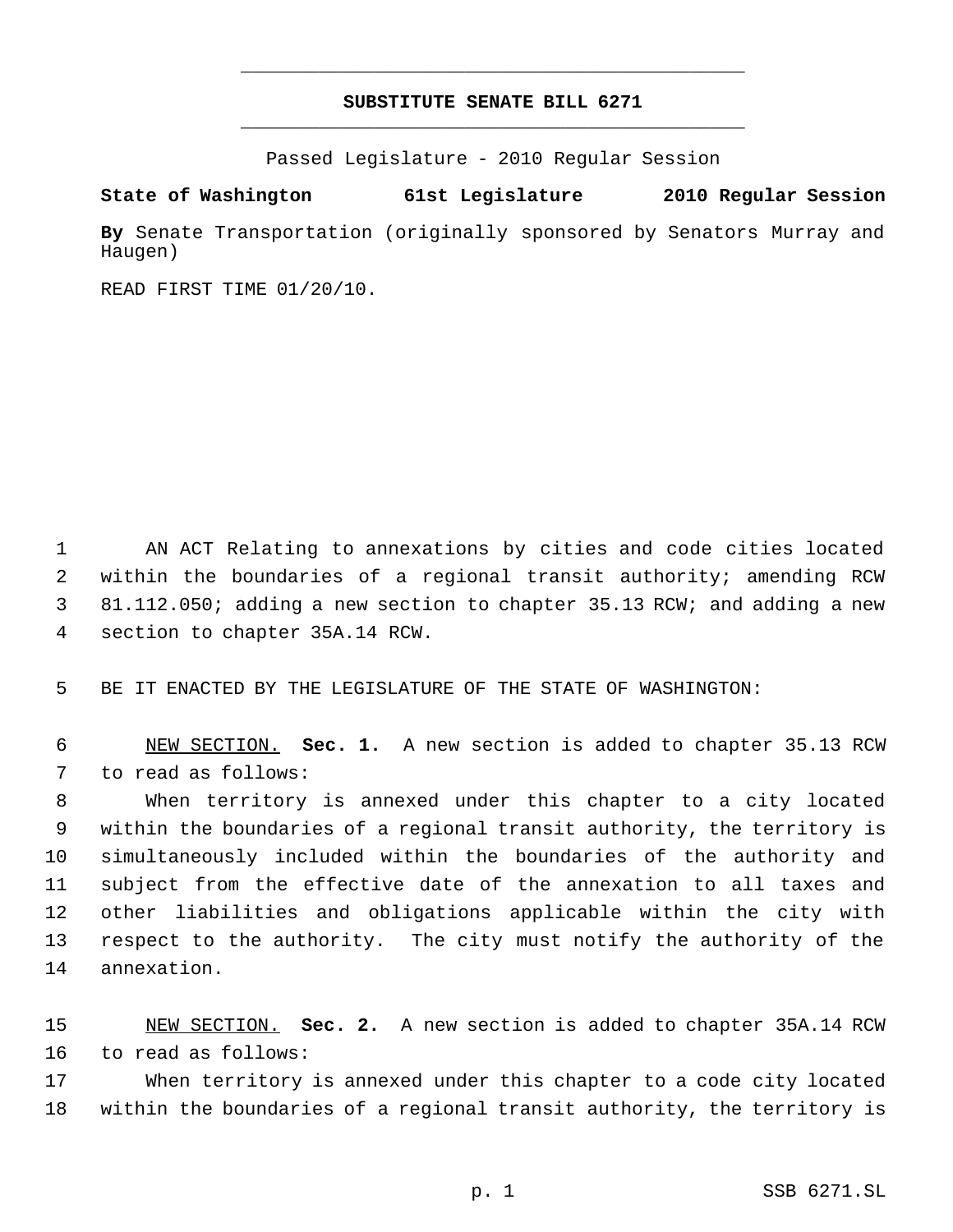simultaneously included within the boundaries of the authority and subject from the effective date of the annexation to all taxes and other liabilities and obligations applicable within the code city with respect to the authority. The code city must notify the authority of the annexation.

 **Sec. 3.** RCW 81.112.050 and 1998 c 192 s 1 are each amended to read as follows:

 (1) At the time of formation, the area to be included within the boundary of the authority shall be that area set forth in the system plan adopted by the joint regional policy committee. Prior to submitting the system and financing plan to the voters, the authority may make adjustments to the boundaries as deemed appropriate but must assure that, to the extent possible, the boundaries: (a) Include the largest-population urban growth area designated by each county under chapter 36.70A RCW; and (b) follow election precinct boundaries. If a portion of any city is determined to be within the service area, the entire city must be included within the boundaries of the authority. 18 Subsequent to formation, when territory is annexed to a city located 19 within the boundaries of the authority, the territory is simultaneously included within the boundaries of the authority and subject to all taxes and other liabilities and obligations applicable within the city 22 with respect to the authority as provided in sections 1 and 2 of this act and notwithstanding any other provision of law.

 (2) After voters within the authority boundaries have approved the system and financing plan, elections to add areas contiguous to the authority boundaries may be called by resolution of the regional transit authority, after consultation with affected transit agencies and with the concurrence of the legislative authority of the city or town if the area is incorporated, or with the concurrence of the county legislative authority if the area is unincorporated. Only those areas that would benefit from the services provided by the authority may be included and services or projects proposed for the area must be consistent with the regional transportation plan. The election may include a single ballot proposition providing for annexation to the authority boundaries and imposition of the taxes at rates already imposed within the authority boundaries.